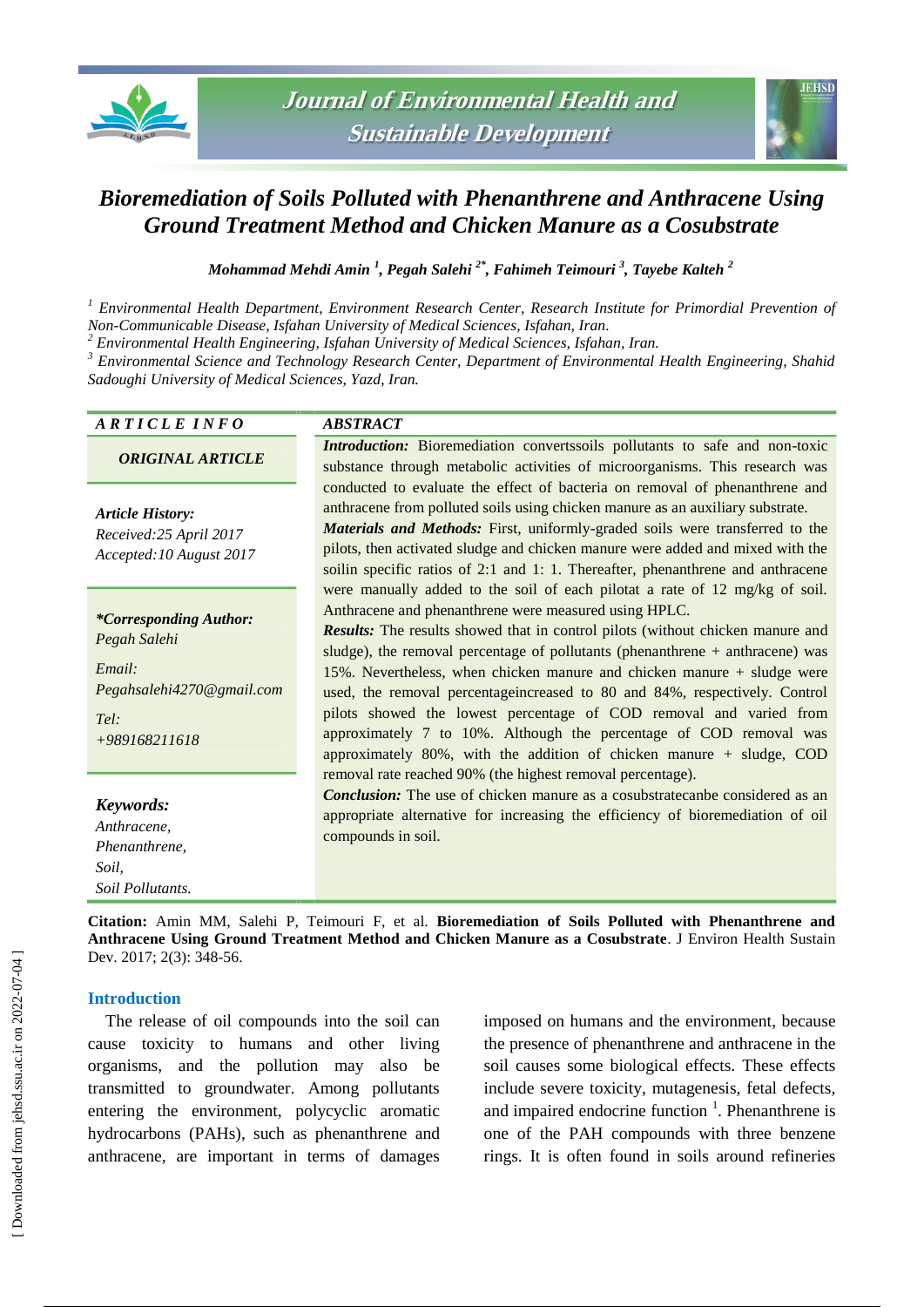and places using coal fuel  $2$ . It is widely distributed in natureand is placed in the list of most common pollutants by the EPA and can cause harmful biological effects  $3$ . Anthracene  $(C_{14}H_{10})$  is a carcinogenic and toxic substance in the form of yellow crystals with blue fluorescence, soluble in alcohol and ether, and insoluble in water at a temperature of 27.4°C, specific gravity of 1.25°C, melting point of 217°C, a boiling point of 340°C and an ignition point of 250°C. Given that PAH compounds in the environment threaten the health of the community, it is necessary to remove them from the soil. There are many standard and common methods for cleaning up and decontaminating these oil products, which are not widely utilized due to their high cost and low efficiency. These methods also depend on the characteristics of the polluted site, the remediation targets, the cost and the time constraints. Bioremediation is one of the environmental cleaning methods where living organisms, especially fungi, bacteria and plants are used to decompose environmental pollutants and convert them into non-toxic compounds  $2$ . In comparison with other cleaning technologies such as burning and burying of oil sludge, the biological method is much cheaper and affordable. Bacteria are the most active microorganisms that decompose pollutants <sup>3</sup>. The results show that bacteria can remove different types of PAHs by producing various enzymes such as gelatinase enzyme.An experiment was carried out on the effect of nutrient concentrations on the biodegradation of crude oil via soil microbial population, and it was reported that the decomposition rate of these oil products was increased from 47 to 62% by adding nutrients  $4$ . Nevertheless, the use of reinforcing substance is effective in removing oil pollutants and optimization of the type and amount of additives that are economically feasible  $5$ . Investigating the bioremediation of PAHs in oil-polluted soils, the researchers concluded that with increasing incubation time, the rate of bioremediation of phenanthrene <sup>6</sup> and anthracene <sup>7</sup> increased. COD reduction is reported to reach over 97% by adding a cosubstrate <sup>8</sup>. A group of researchers reported that, COD removal rate by microorganisms increased as

incubation time increased  $9, 10$ . The researchers reported that the microbial mass had an efficiency rate of 95 to 99.8% for mono, di-and tetrachlorophenol pollutants, and 85 to 97.8% for COD removal  $^{11}$ . Therefore, considering the foregoing and the importance of removing harmful organic pollutants from the soil as well as lack of sufficient studies in this field in Iran, the aim of this study was to investigate the removal of phenanthrene and anthracene from polluted soils using biological solids and the effect of adding substrate (chicken manure) on this process. Bioremediation occurs in the decomposition of pollutants based on growth and cometabolism processes <sup>12</sup>. With regard to growth, pollutants are used as the only source of carbon and energy, which results in complete decomposition of pollutants; cometabolism is the metabolism of a compound in the presence of growth substrate, which is used as the primary source of carbon and energy <sup>13</sup>. Cometabolism refers to the oxidation of substrates without the use of oxidation-derived energy, and according to this process, microbial growth is enhanced. Cometabolism is important especially for the decomposition of a mixture of polycyclic aromatic hydrocarbons  $14$ . This research was conducted to evaluate the effect of bacteria on removal of phenanthrene and anthracene contaminated soils using chicken manure as a cosubstrate.

## **Materials and Methods**

### *Soil used in this research*

Soil used in this study was an ordinary soil (free from explosive compounds) (Table 1) and chicken manure was obtained from a poultry farm. First, this soil sample was dried in open air and screened with a 2 mm pore size sieve so that debris and aggregates that could not be crushed and isolated from the soil are removed and a uniform mixture is obtained. The chicken manure was also dried and screened to remove excess waste, and later added to the pilot samples as a cosubstrate (Figure 1). The sludge used in this study was prepared from activatedsludge ponds in Southern Isfahan Refinery and added to the soil  $14$ .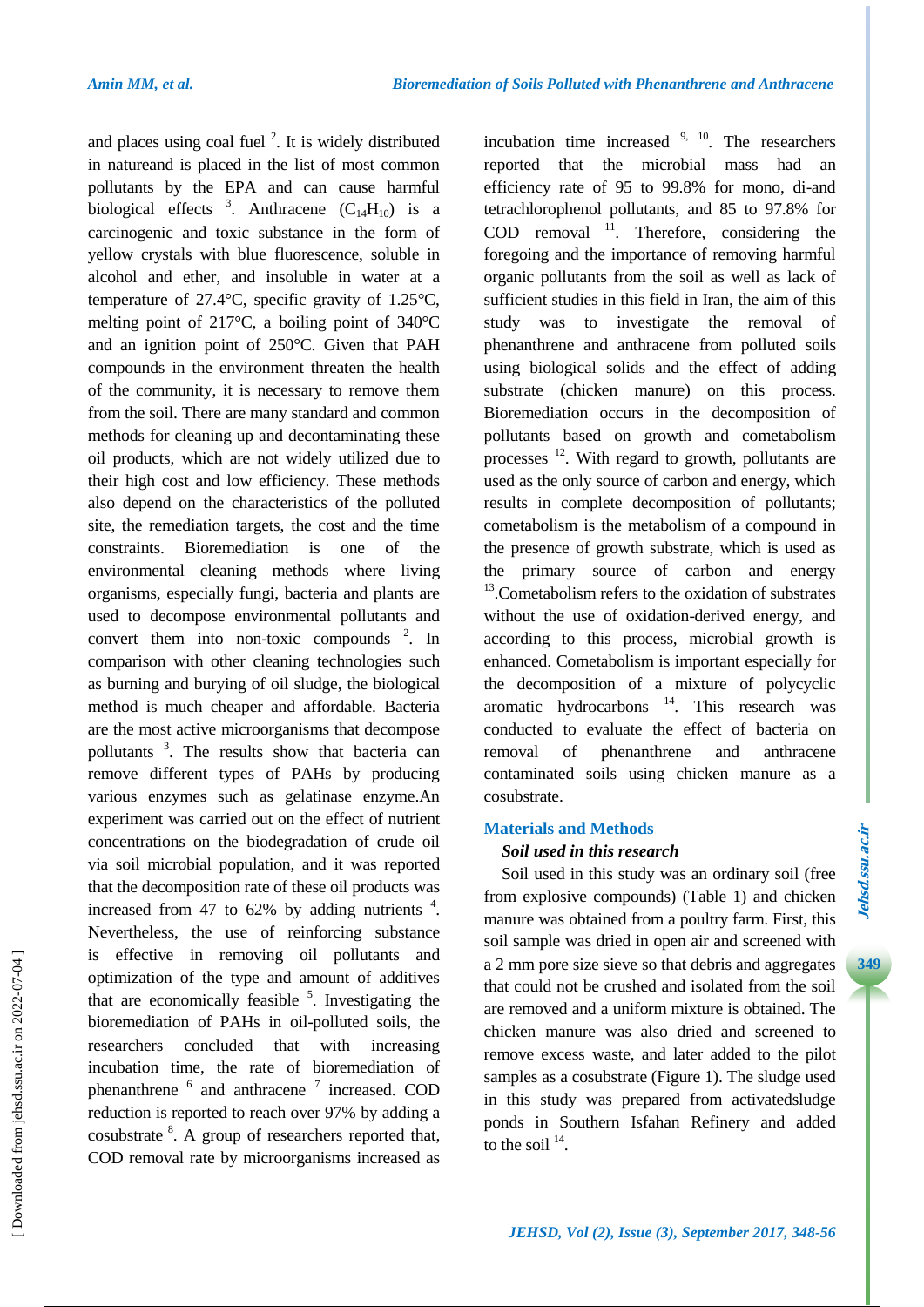

**Table1:** Characteristics of the soil studied in this experiment

**Figure 1:** Pilotsstudy: 1. Control reactors; 2. Pilot containers containing chicken manure; 3. Pilot containers containing chicken manure + activated sludge

# *Chemicals*

All chemicals used in this study were pure and purchased without any additional purification from the American Sigma Aldrich Company. Phenanthrene and anthracene were used by the American Sigma Aldrich (99% purity) as a soil polluting source. The intended pollutants were manually added to the pilot and turned so that the soil is uniformly distributed <sup>15</sup>.

# *Preparation of pilots for bioremediation of soil polluted by oil compounds*

Nine aluminum containers each with a volume of 21 L and dimensions of  $25 * 25 * 35$  cm were used for this study. Slots were designed at the bottom of the containers to drain the liquids as needed. When a relatively uniform mixture of soil and manure was obtained, soil and chicken manure samples were considered at a ratio of 1:1 for all containers and ratio 1:2 for activated sludge and soil. Finally, to manually add pollutants to the pilots (12 mg/kg soil), phenanthrene and anthracene were first dissolved in acetone as an intermediate solvent, and then double-distilled water was added to attain the required volume and was added to the soil in one step. In the end, the soil was mixed several times. In order to provide adequate aeration, 12 air stones were considered for each pilot, which was aerated daily through a pump and pilot containers were periodically watered in order to provide the required moisture. The studied oil compounds were measured every two weeks <sup>16</sup>. The EPA-3550B method was used to determine the concentration of phenanthrene and anthracene  $16$ . Before sampling, the soils were well turned and then 2 g of soil was removed and dried. It was then dissolved in 10 ml of acetonitrile and placed in an ultrasonic bath at 40- 45°C for two minutes. The extracted solution was then placed in 200 rpm shaker for one hour. The supernatant was passed through Whatman filter paperand detected by HPLC (Model: HPLC Waters, Type and Specifications: C18 ultra sep ES PAH QC specia  $60 \times 2$ mm ID, type of solvent for mobile phase: acetonitrile-water with ratio: 80%:20%, sample size: 20 μl, UV detector wavelength:  $230$  nm)  $^{17}$ .

**Jehsd.ssu.ac.ir**

Jehsd.ssu.ac.n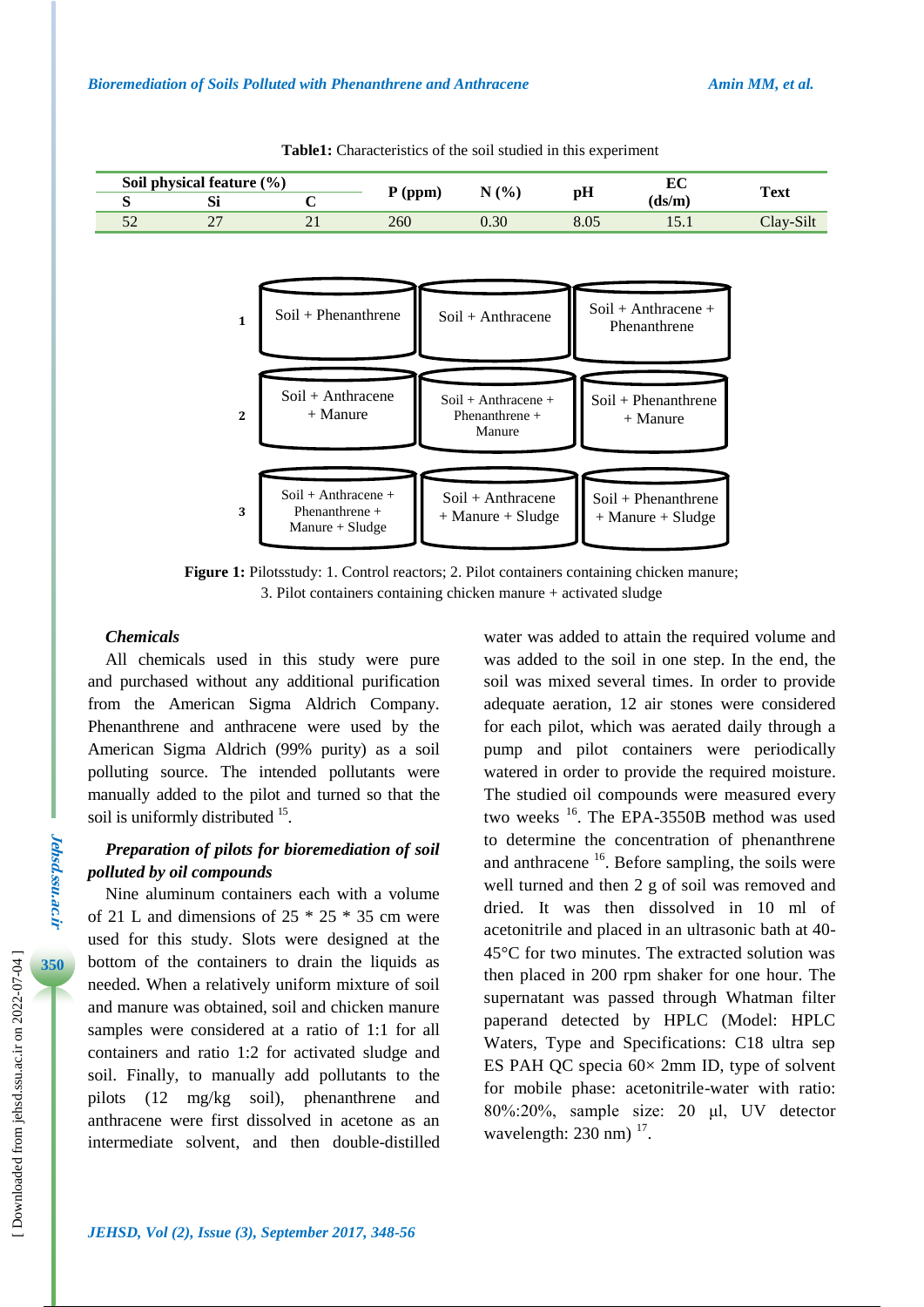#### **Results**

## *The efficiency of the pilots in the removal of pollutants*

Generally and as shown in figure 2, the average percentage of pollutant removal was 15% in control pilots (without substrate and without sludge), and the efficiency reached 80% when the chicken manure was added. Subsequently, the addition of sludge increased the percentage of pollutants removal to 84%. The highest efficiency in removing phenanthrene and anthracene was observed in chicken manure + sludge pilots withremoval rates of 89 and 87%, respectively (Figure 2). In control pilots, anthracene was removed to a greater extent than phenanthrene (15 and 14%, respectively), while the removal rate increased (16%) in pilot cases containing both pollutants. According to figure 2, in pilot containing chicken manure, unlike the control pilots, phenanthrene was removed at higher rate than anthracene (83 and 80% respectively). In fact, comparing the amount of pollutant removal after the addition of sludge indicated that increased anthracene removal rate was more prevalentcompared with phenanthrene. On the other hand, in pilots containing poultry + sludge, anthracene removal rate was highercompared to phenanthrene removal. The removal rate was more pronounced in control pilots containing both pollutants compared to control groups containing only one pollutant, although the opposite was achieved in non-control pilot cases (Figure 2).



**Figure 2**: Comparison of the efficiency of the three main pilots in the removal of phenanthrene and anthracene pollutants

### *Investigating COD variations*

In this experiment, chemical oxygen demand (COD) was measured as a bioremediation indicator during anthracene and phenanthrene bioremediation. According to figure 3, COD was reduced during bioremediation of pollutants in the studied pilots, and this decrease was lower in control pilots compared with pilots containing chicken manure + sludge (average efficiency of 9.12% in control pilots, 22.28%, in experimental pilots containing chicken manure, and 88.5% in experimental pilots containing chicken manure + sludge) (Figures 3, 4 and 5). COD variations revealed that this parameter had the lowest variation percentage in control pilot samples and varied from approximately 7 to 10% (Figure 6). The percentage of COD variations was approximately 80% in pilots containing soil + manure + pollutants. In other words, adding manure significantly increased the percentage of COD variations (Figure 6). While pilot soil  $containing + manure + sludge + pollutants showed$ the highest percentage of COD variations, COD variations were reducedby 90% in these pilots (Figure 6).

# Jehsd.ssu.ac.ir **3Jehsd.ssu.ac.ir**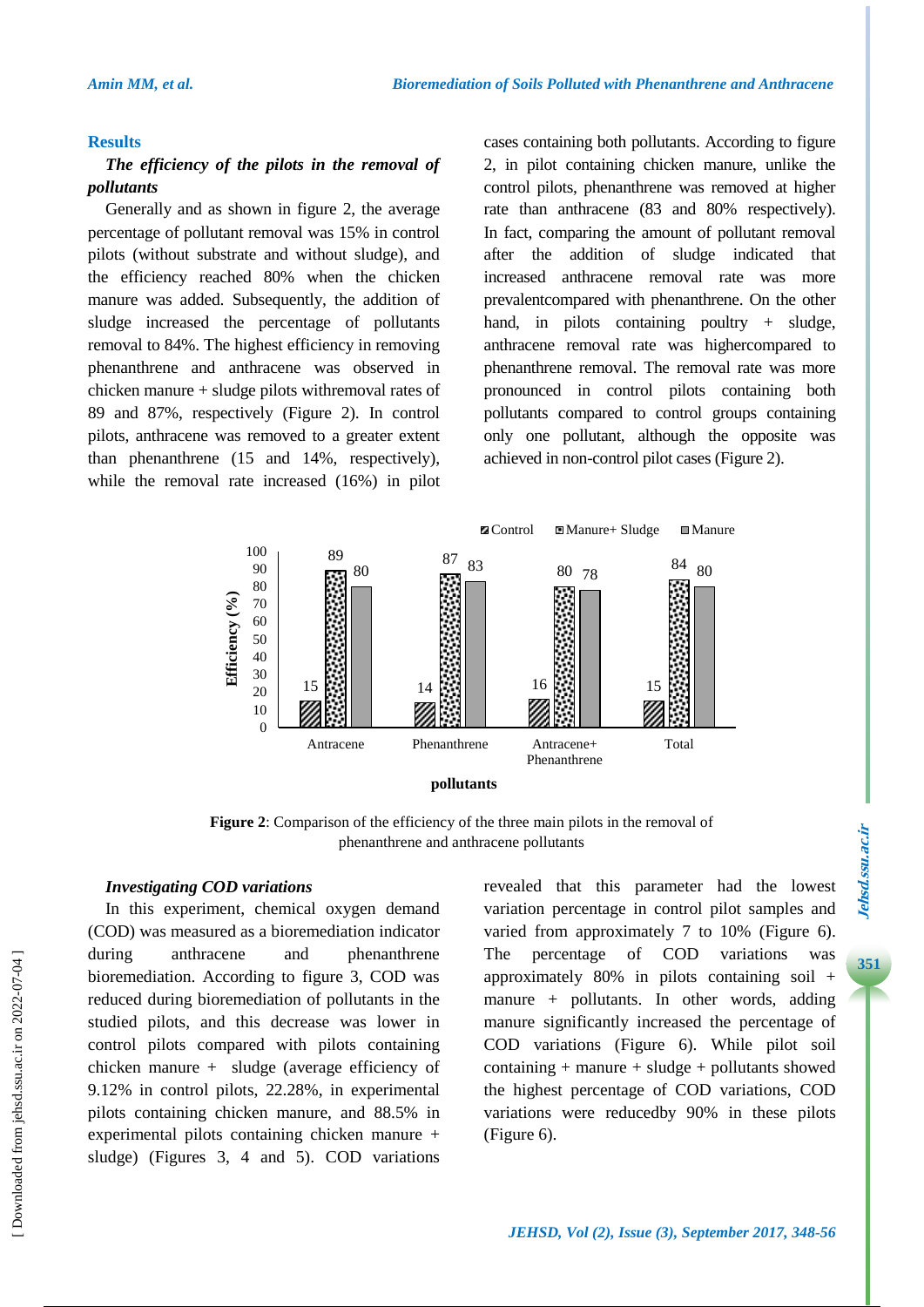

**Figure 3**: Variations in concentration of sample COD in control pilots during bioremediation



**Figure 4**: Concentration of sample COD in pilots-containing manure during bioremediation



**Figure 5**: Concentration of sample COD in manure + sludge pilots during bioremediation

**Jehsd.ssu.ac.ir**

**Jehsd.ssu.ac.ir**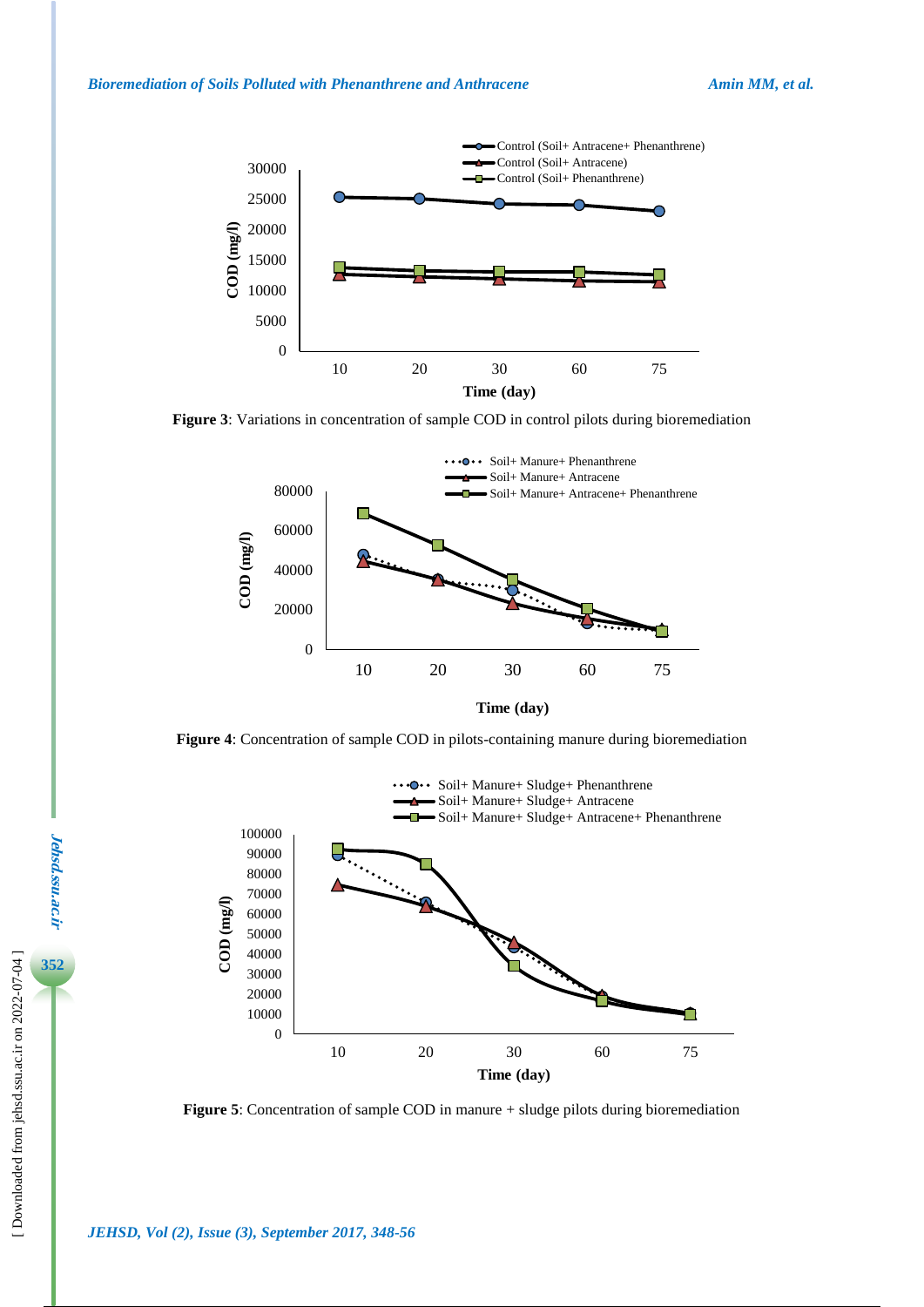

**Figure 6**: Percentage of COD changes during bioremediation

### **Discussion**

# *The efficiency of the pilots in the removal of pollutants*

The results showed that the anthracene removal rate was more than that of phenanthrene, which seems to be attributed to its molecular structure; anthracene has three linear benzene rings, while phenanthrene has three attached rings and anthracenemaybe used more by the bacterium due to its simpler molecular structure. The presence of active microbial populations in biological solids or cosubstrates may increase the removal of both anthracene and phenanthrene pollutants, and increased bioremediation may be due to high levels of carbon and nitrogen and other minerals in the chicken manure which support the growth of microorganisms. Necessary nutrients such as carbon, nitrogen, phosphorus, sulfur and other elements are essential for the growth and survival of bacteria to produce proteins, nucleic acids and other parts of the cell, and these requirements are met, regardless of whether bacteria are found in nature, or hazardous pollutants such as anthracene and phenanthrene are detoxicated  $12$ . Moreover, active microbial populations act in favor of biodegradation of anthracene and phenanthrene  $14$ . Chicken manure has been reported to contain significant amounts of nitrogen due to its high

levels of protein and amino acids, and as a biomodifier, it contains almost all the factors required for bacterial growth  $^{15}$ . The results of a study by Wong et al. showed that the increase in the amount of pig manure in the polluted soils increased the decomposition of three-ring PAHs  $^{16}$ . The presence of these microorganisms increases the biological degradation of anthracene and phenanthrene in polluted soils. Some researchers,by investigating the bioremediation of soil polluted with PAHs through compost, concluded that the compost, as a cosubstrate, increased the removal of PAHs from soil polluted by microorganisms compared with the control group  $17$ . It has also been reported that chicken manure contains mineral salts, carbon and nitrogen, and while growing bacteria in the soil, it adds other microorganisms to decompose PAHs  $^{13}$ . Chen et al. <sup>18</sup> stated that microorganisms could be used for bioremediation of polluted soils by adding the necessary nutrients to the soil and providing their energy requirement. To evaluate this process, the chicken manure was used as the feeding supply of bacteria in this experiment. In fact, the addition of chicken manure and sludge enhanced the removal of pollutants. On the other hand, considering the fact that the addition of substrate (chicken manure) significantly increased the removal of pollutants in comparison with control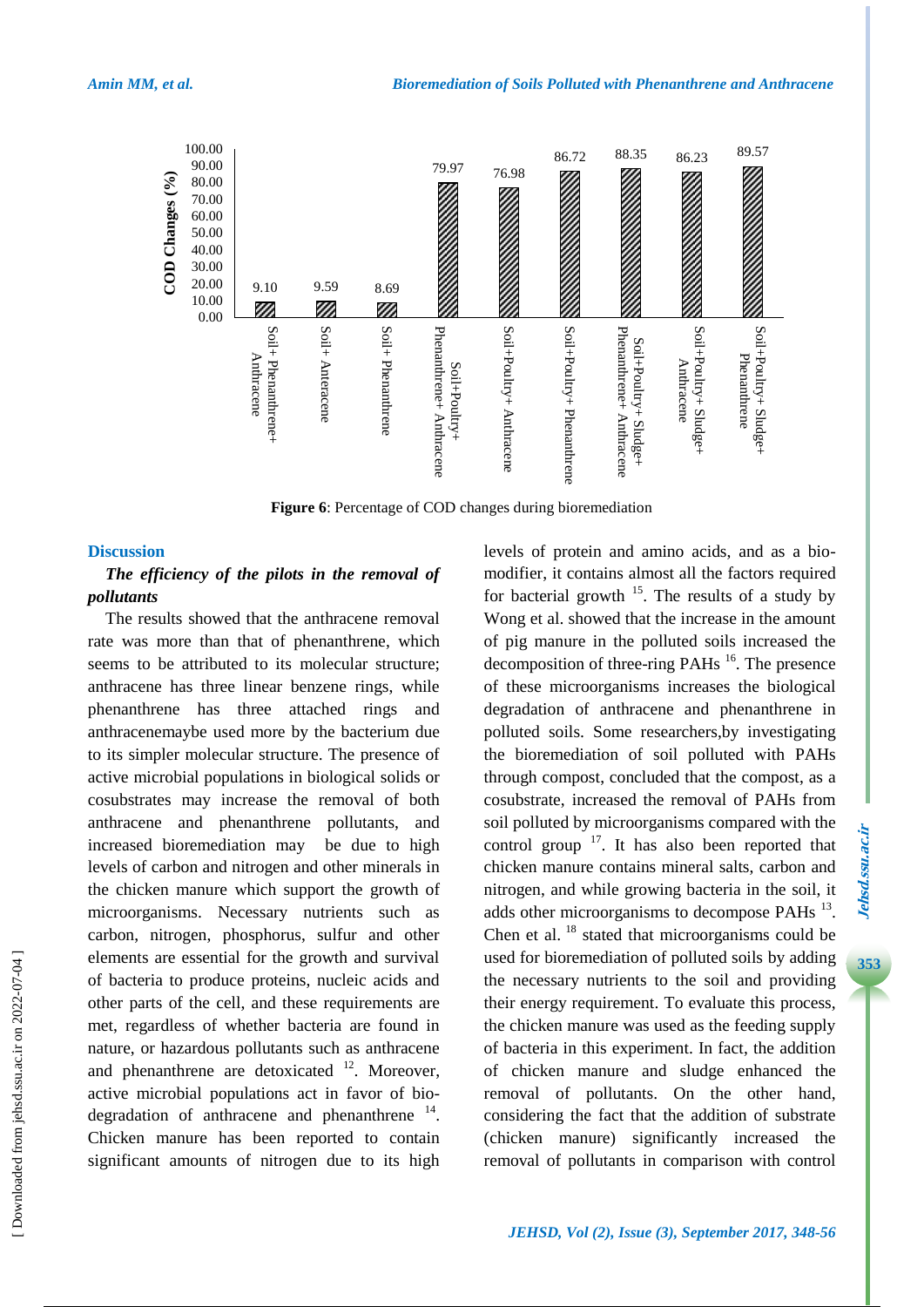pilots, it seems that the cometabolism process has also contributed to the removal of pollutants in the experiment.

### *COD variations during bioremediation*

In control trials, COD variations were very low and the lowest COD variations (compared to the 9 pilot cases studied) were observed in these trials. The probable cause seems to be due to the lack of nutrients required for the activity of microorganisms. Although the COD removal rate was significantly higher in the chicken manure pilots than that of control pilots, this removal rate was increased again with the addition of sludge. On the other hand, in pilots containing chicken manure + sludge, COD variations were much higher than the other 9 studied pilots. In addition, with increasing incubation time, COD levels weresignificantly decreased. This decrease in COD level indicates the activity of inoculated bacteria and microorganisms in the studied soil. The COD was used by these organisms and it decreased during the removal of anthracene and phenanthrene in this experiment and reached its lowest rate at the end of the experiment. Moreover, microorganisms used salts in the soil and the auxiliary substrates as a source of carbon and energy in the early stages of the experiment, and then, with the decrease in the amount of the salts and auxiliary substrate for a long time, the microorganisms used oxygen (for metabolic activities) and anthracene and phenanthrene (as a carbon source and energy for growth) and reduce them, especially COD. By investigating the bioremediation of PAHs in oilpolluted soils, some researchers concluded that decreasing COD was increased by increasing incubation time, but the bioremediation rate of phenanthrene significantly decreased <sup>6</sup>. It has been reported that the bacterium used glucose as a carbon source during low incubation, and then used anthracene as a carbon source and energy for growth during a long incubation (35 days) when glucose concentration is reduced, and then leads to a reduction in its level over a long time and COD level<sup>7</sup>. Also, investigating percentage of COD variations at different incubation times also

showed that the 3 control pilots had the lowest percentage of COD variation and there was the slightest variation between their initial value and final value, and these very slight variations indicate that microorganisms were less active in control pilots. The percentage of COD variations was significantly increased by adding the chicken manure. In fact, it was observed that the addition of the chicken manure led to an increase in the activity of soil microorganisms and a significant decrease in the level of COD. Addition of sludge also increased the percentage of COD variations (such as the addition of chicken manure) in the pilots; it could be noted that microorganisms, in pilots containing chicken manure + sludge, use more oxygen because they were more active thus reducing COD to a greater extent. It has been reported that by adding auxiliary substrate (glucose), the removal of phenol and COD reaches more than  $97\%$ <sup>18</sup>. A group of researchers in their study reported that, as the incubation time increased, the COD removal rate by microorganisms increased  $19$ . In addition, during incubation (36 h), 99.8% of phenol and 92.5% of COD were removed  $20$ . It has been reported that the microbial mass had COD removal efficiency of 85 to 97.8%  $^{21}$ .

### **Conclusion**

The results of bioremediation of anthracene and phenanthrene from polluted soils were discussed in this study. For this purpose, the effect of auxiliary substrate (chicken manure) and sludge on the amount of bioremediation of anthracene and phenanthrene was discussed. The results revealed that the decomposition of these compounds when sludge and chicken manure are used as a cosubstratecould be an effective or practical method to increase the bioremediation of polluted soils.

### **Acknowledgement**

The findings of this article are the outcome of the MA research on Environmental Health Engineering compiled by Ms. Pegah Salehi with research project No. 393687.

**Jehsd.ssu.ac.ir**

Jehsd.ssu.ac.ir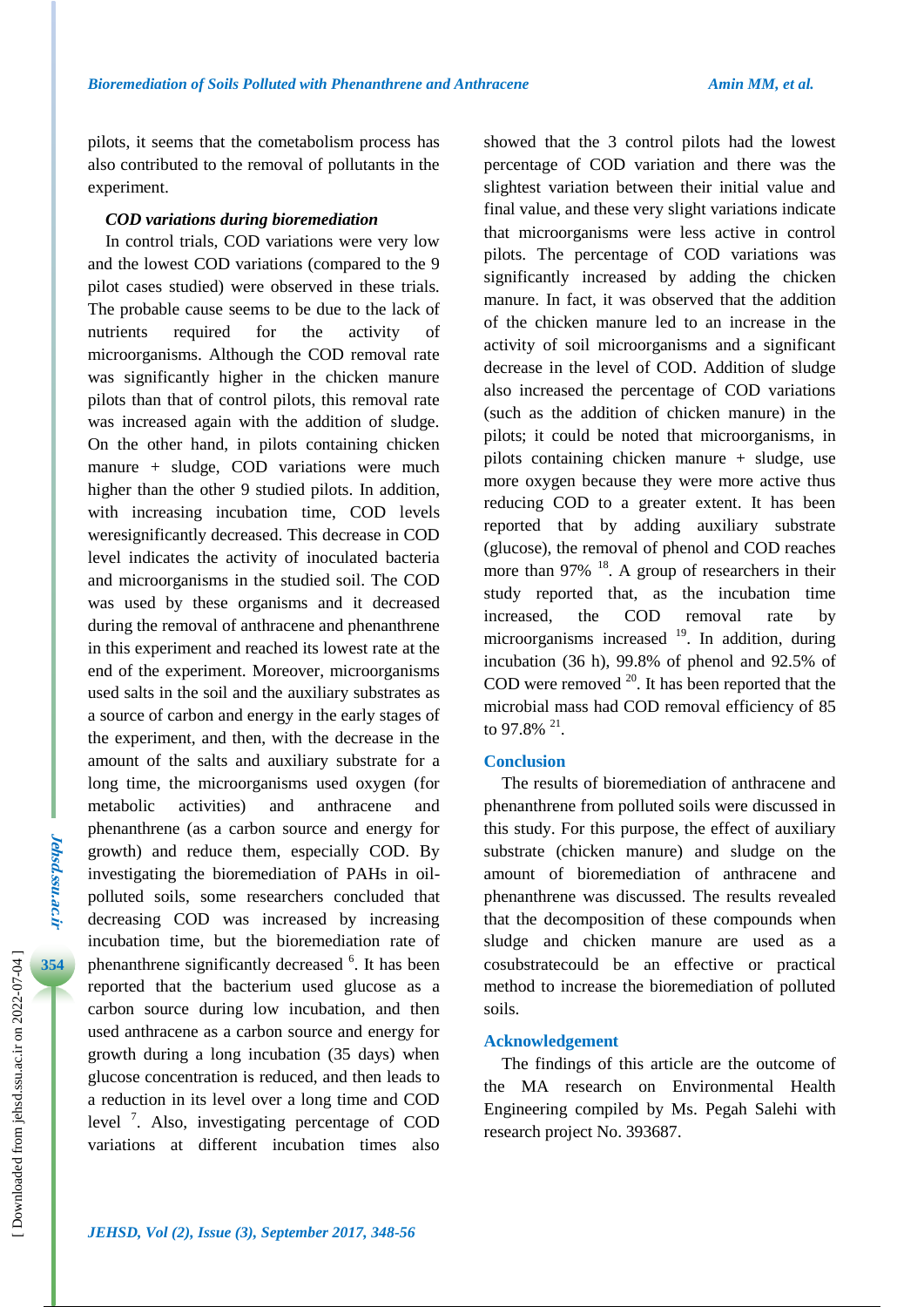### **Funding**

The project was funded by the Vice Chancellor of Research and Technology of Isfahan University of Medical Sciences. Hence, the author would like to appreciate the project sponsor.

# **Conflict of interest**

The authors declare no competing interests.

This is an Open Access article distributed in accordance with the terms of the Creative Commons Attribution (CC BY 4.0) license, which permits others to distribute, remix, adapt and build upon this work, for commercial use.

# **References**

- 1. Kameda T. Atmospheric chemistry of polycyclic aromatic hydrocarbons and related compounds. Journal of Health Sciences. 2011; 57(6): 504-11.
- 2. Seo JS, Keum YS, Li QX. Bacterial degradation of aromatic compounds. Int J Environ Res Public Health. 2009; 6(1): 278-309.
- 3. Maiti A, Das S, Bhattacharyya N. High gelatinase activity of a newly isolated polycyclic aromatic hydrocarbon degrading bacteria *Bacillus weihenstephanensis* strain AN1. J Pharm Res. 2013; 6(1): 199-204.
- 4. Chanieau CH, Rougeux G, Yepremian C. Effects of nutrient concentration on the biodegradation of crude oil and associated microbial populations in the soil. Soil Biol Biochem. 2005; 37(8): 1490-7.
- 5. Sarkar D. Bioremediation of petroleum hydrocarbons in contaminated soils: Comparison of biosolids addition, carbon supplementation, and monitored natural attenuation. Environ Pollut. 2005; 136: 187-95.
- 6. Arbabi M, Nasseri S, Chimezie A. Biodegradation of polycyclic aromatic hydrocarbons (PAHs) in petroleum contaminated soils. Iran J Chem Chem Eng. 2009; 28(3): 32-41.
- 7. Hadibarata T, Yusoff ARM, Aris A, et al. Identification of naphthalene metabolism by white rot fungus *Armillaria* sp. F022. J Environ Sci. 2013; 24(4): 728-32.
- 8. Hossain K, Ismail N. Bioremediation and detoxification of pulp and paper mill effluent: A review. Res J Environ Toxic. 2015; 9(3): 113-8.
- 9. Janbandhu A, Fulekar MH. Biodegradation of phenanthrene using adapted microbial consortium isolated from petrochemical contaminated environment. J Hazard Mater. 2011; 187(1): 333-40.
- 10. Gallego A, Fortunato MS, Foglia J, et al. Biodegradation, and detoxification of phenolic compounds by pure and mixed indigenous cultures in aerobic reactors. Int Biodeterior Biodegradation. 2003; 52(4): 261-7.
- 11. Salmerón-Alcocer A, Ruiz-Ordaz N, Juarez-Ramirez C, et al . Continuous biodegradation of single and mixed chlorophenols by a mixed microbial culture constituted by *Burkholderia* sp., *Microbacterium phyllosphaerae*, and *Candida tropicalis*. Biochem Eng J. 2007; 37(2): 201-11.
- 12. Rittmann BE, Mccarty PL. Environmental biotechnology: principles and applications. 2nd Ed. Philadephia:Mc Graw-Hill Higher Education; 2001.
- 13. Atagana HI. Co-composting of PAHcontaminated soil with poultry manure. Lett Appl Microbiol. 2004; 39(2): 163-8.
- 14. Gurjeet P, Kothiyal NC, Kumar V. Bioremediation of some polycyclic aromatic hydrocarbons (PAH) from soil using *Sphingobium indicum*, *Sphingobium japonicum* and *Stenotrophomonas maltophilia* bacterial strains under aerobic conditions. Journal of Environmental Research And Development. 2014; 8(3): 395-405.
- 15. Chen Z, Jiang X. microbiological safety of chicken litter or chicken litter-based organic fertilizers: A Review Agricul. 2014; 4(1): 1-29.
- 16. Wong JWC, Lai KM, Wan CK, et al. Isolation and optimization of PAH-degradative bacteria from contaminated soil for PAHs bioremediation. Water Air Soil Pollut. 2002; 139(4): 1-3.
- 17. Sayara T, Borràs E, Caminal G, et al. Bioremediation of PAHs-contaminated soil through composting: Influence of bioaugmentation and biostimulation on contaminant biodegradation. Int Biodeterior Biodegradation. 2011; 65(6): 859-65.

**355**

 [\[ Downloaded from jehsd.ssu.ac.ir on 2022](https://jehsd.ssu.ac.ir/article-1-84-en.html)-07-04 ] Downloaded from jehsd.ssu.ac.ir on 2022-07-04 ]